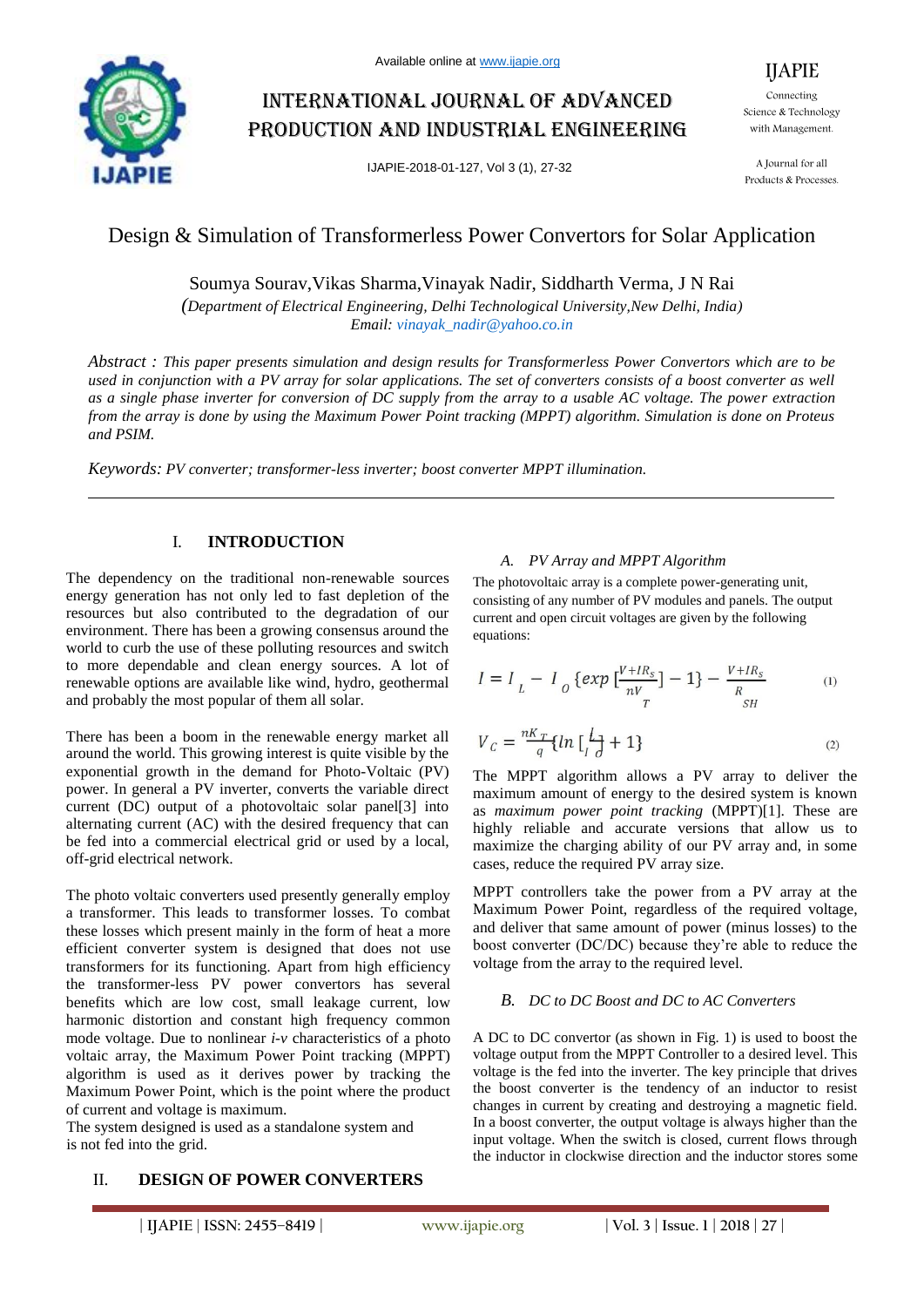energy by generating a magnetic field. Polarity of the left side of the inductor is positive[2].

When the switch is opened, current will be reduced as the impedance is higher. The magnetic field previously created will be destroyed to maintain the current towards the load. Thus the polarity will be reversed (means left side of inductor will be negative now). As a result, two sources will be in series causing a higher voltage to charge the capacitor through the diode.

The ratio of the input and output voltage and current is shown below:

$$
\frac{V}{\frac{O}{I}} = \frac{t_{off}}{1 - D} = \frac{1 - D}{d}
$$
\n(3)

Where D is the duty ratio.

The DC voltage from the boost converter is converted to a square 50 Hz AC voltage via a full H bridge DC to AC Converter[9][4] (as shown in Fig. 4). This is then smoothed to a sinusoidal 50 Hz AC voltage via chokes (two inductors).

To drive the Convertor circuit to enable fast switching we require a driver circuit:

The driver circuit for an H-Bridge is basically the circuit that sits between the PWM digital control inputs and the MOSFET gates. It is used to translate the input voltages to suitable levels to drive the gates and provide enough current to charge and discharge the gates fast enough. We use an optocoupler driver circuit in our power convertor.

## III**. SIMULATION RESULT**



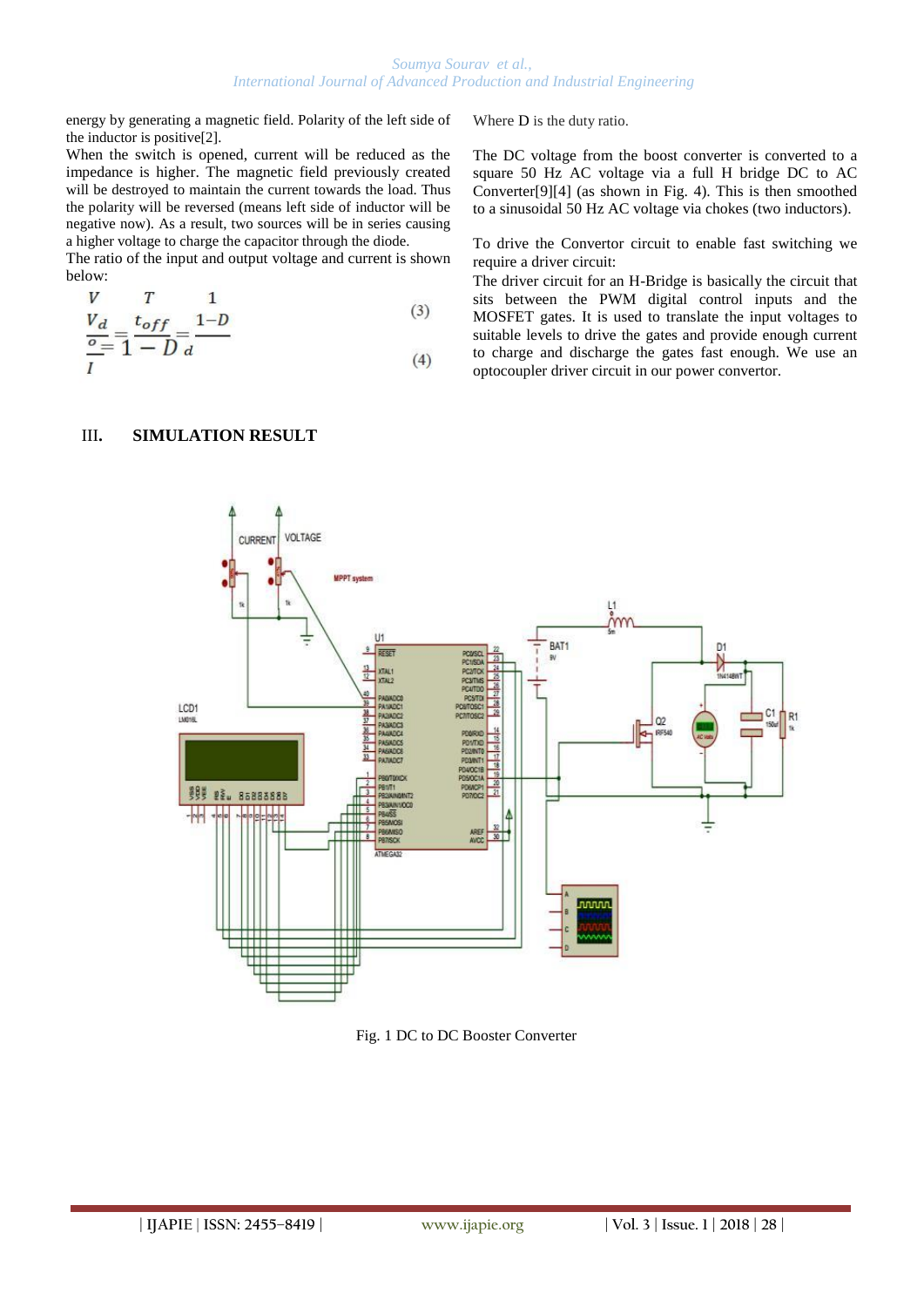*Soumya Sourav et al., International Journal of Advanced Production and Industrial Engineering*



Fig. 2 DC to DC Booster Converter with MPPT system



Fig 3(a) Simulation results of DC to DC boost convertor with MPPT algorithm



Fig 3(b) Simulation results of DC to AC convertor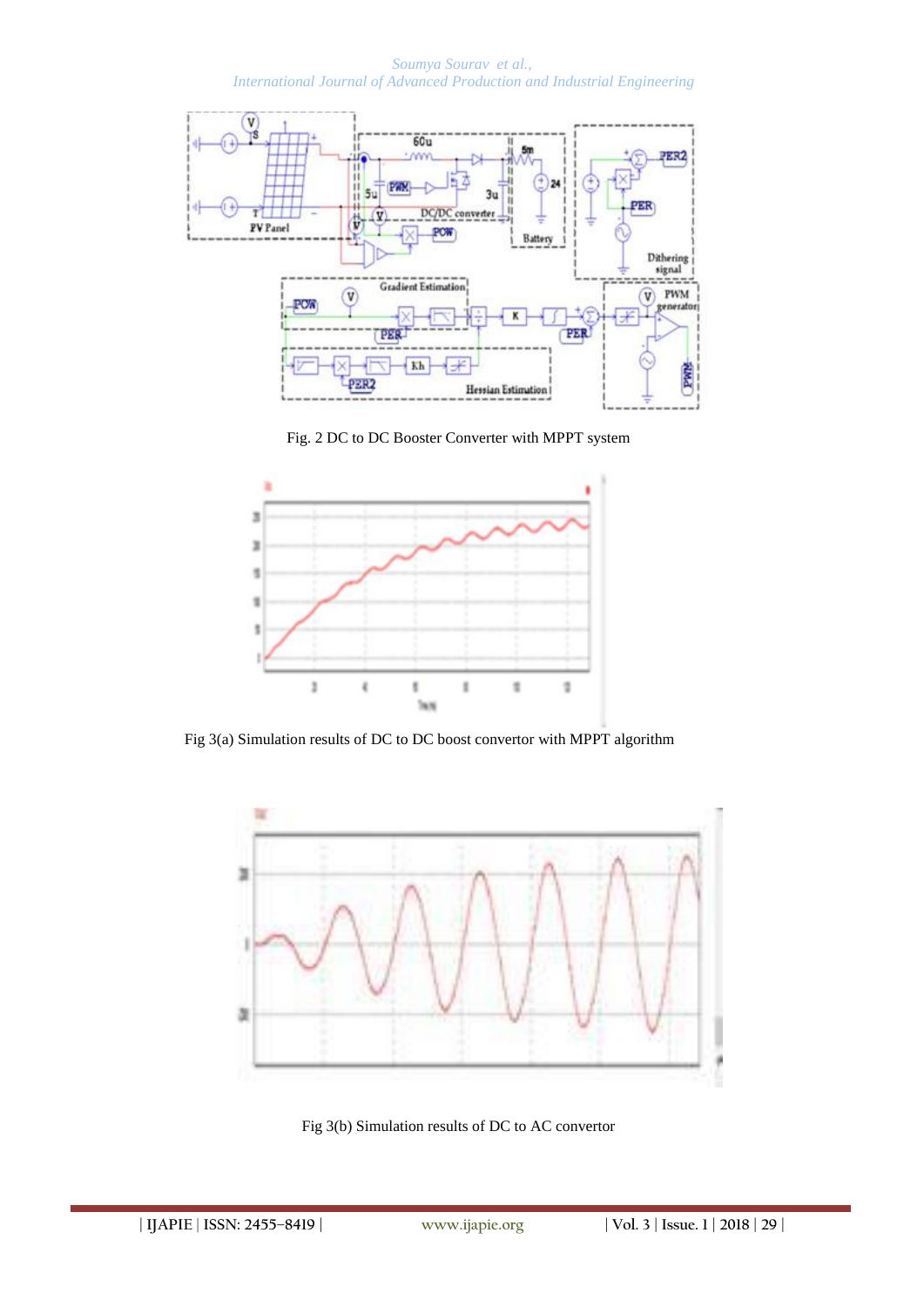

Fig. 4 DC to AC Inverter with Optocoupler Driver Circuit



Fig. 5 Simulation of DC to AC Convertor in Proteas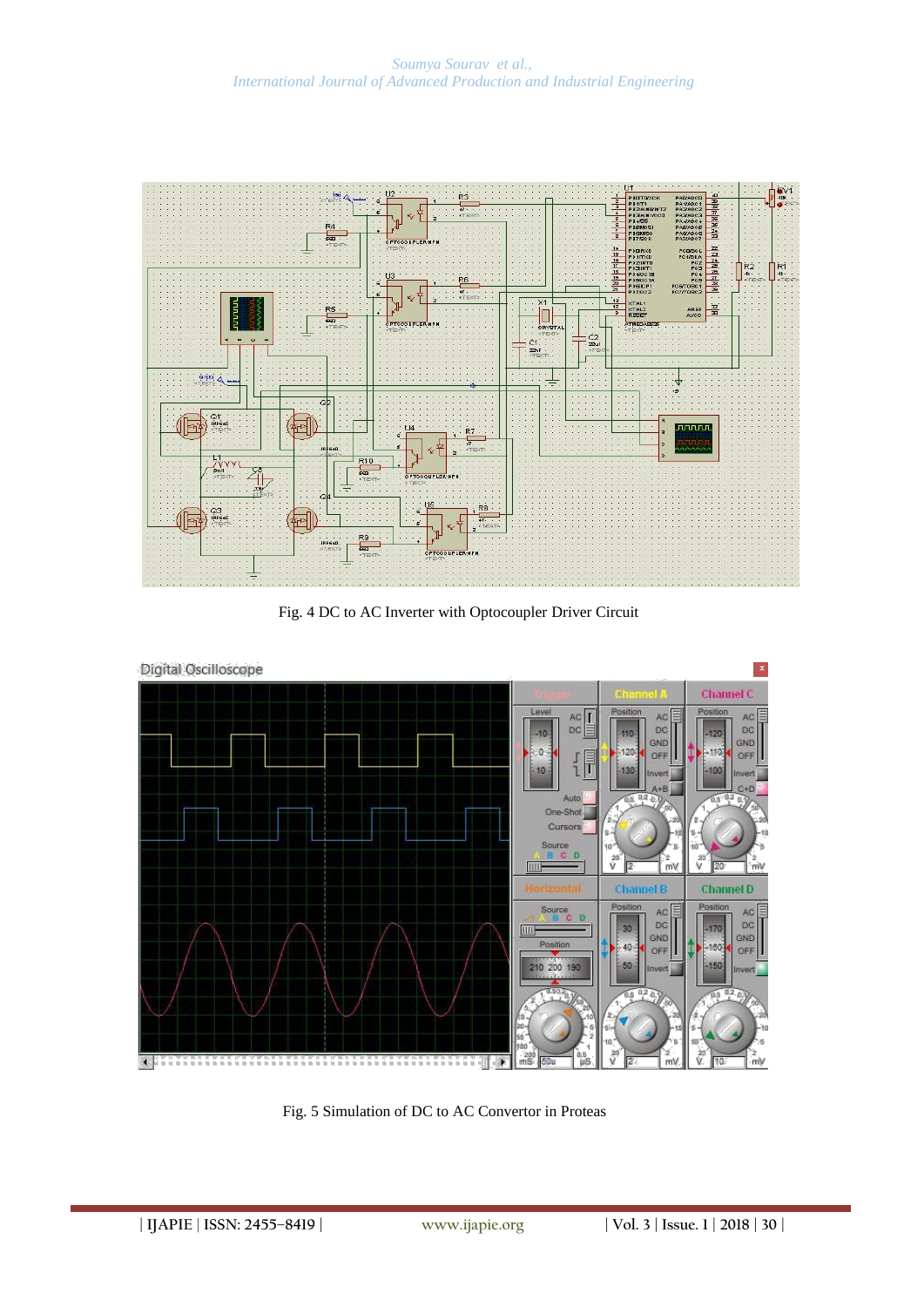*Soumya Sourav et al., International Journal of Advanced Production and Industrial Engineering*



Fig. 6 Complete Circuit Model in PSIM

## IV. **HARDWARE MODEL SETUP**



Figure7.Effect of shunt resistance on I-V and P-V characteristics



### V. **RESULTS AND CONCLUSION**

Result has been shown in Fig. 3(a) indicating increasing DC output. The delay in the output voltage is on account of inductor storing energy which does not increases suddenly.

Fig. 3(b) shows the inverter output voltage increasing with increasing DC output. Steady state sinusoidal voltage is achieved with rated DC output voltage of DC-DC boost converter.

#### VI. **CONCLUSION AND FUTURE WORK**

Design & Simulation of Transformerless Power Convertors for Solar Application is concluded. The system can be used for landscape lighting, power tools application, Power pump etc. which makes it quite useful.